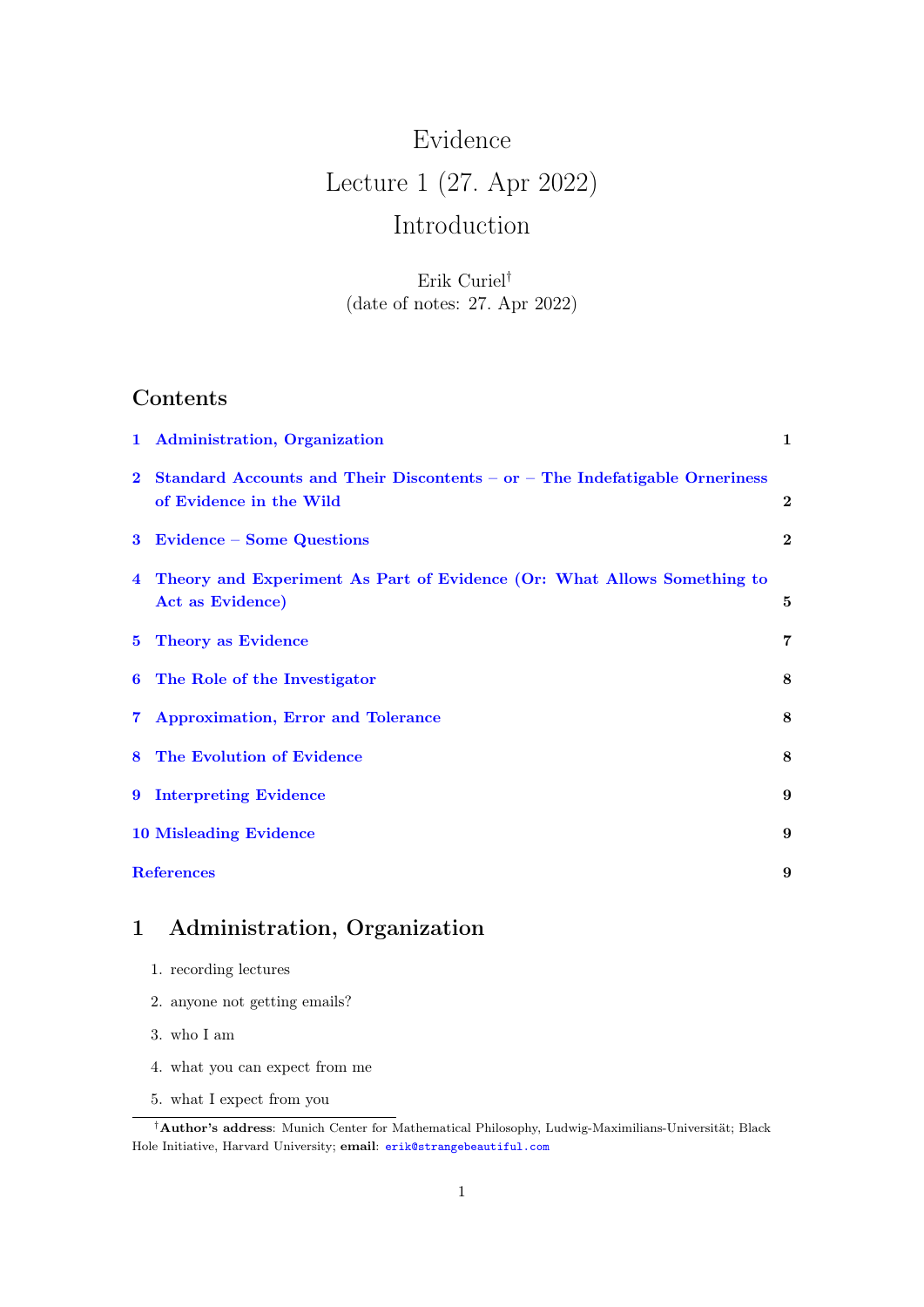- 6. voluntary student presentations
- 7. short weekly essays
- 8. anything else?

# <span id="page-1-0"></span>2 Standard Accounts and Their Discontents – or – The Indefatigable Orneriness of Evidence in the Wild

Ahhh, it's so hard, ya' know, it's so hard to believe in anything anymore, ya' know what I mean? It's like religion, you can't really take it seriously, because it seems so mythological and it seems so arbitrary, and then on the other hand, science is just pure empiricism, and by virtue of its method it excludes metaphysics. And I guess I wouldn't believe in anything if it weren't for my Lucky Astrology Mood-Watch.

> Steve Martin "A Wild and Crazy Guy"

- 1. toy model of standard philosophical view of evidence, *viz.*, raising probability:  $p(H|E)$  $P(H)$
- 2. what an unruly mob of philosophical sins are hidden under the seemingly innocuous  $E'$ !
- 3. example illustrating why it's sophomoric: Newtonian gravitational theory used to structure data used in evidence for GR

### <span id="page-1-1"></span>3 Evidence – Some Questions

### fundamental question: what is evidence?

- 1. it's just this thing, ya know?
- 2. perhaps true, but not helpful, so let's break the question down into components:
	- a. what can one have evidence for?
	- b. what can evidence consist of?
	- c. how does it act as evidence?
- 3. components:

#### what can one have evidence for?

- a. a scientific claim about the state of the world (past, present, future, spatially bounded or not, temporally bounded or not, spatiotemporally bounded or not):
	- i. different kinds of descriptions and characterizations (see description-explanation-notes.tex and related files)
	- ii. conditional claims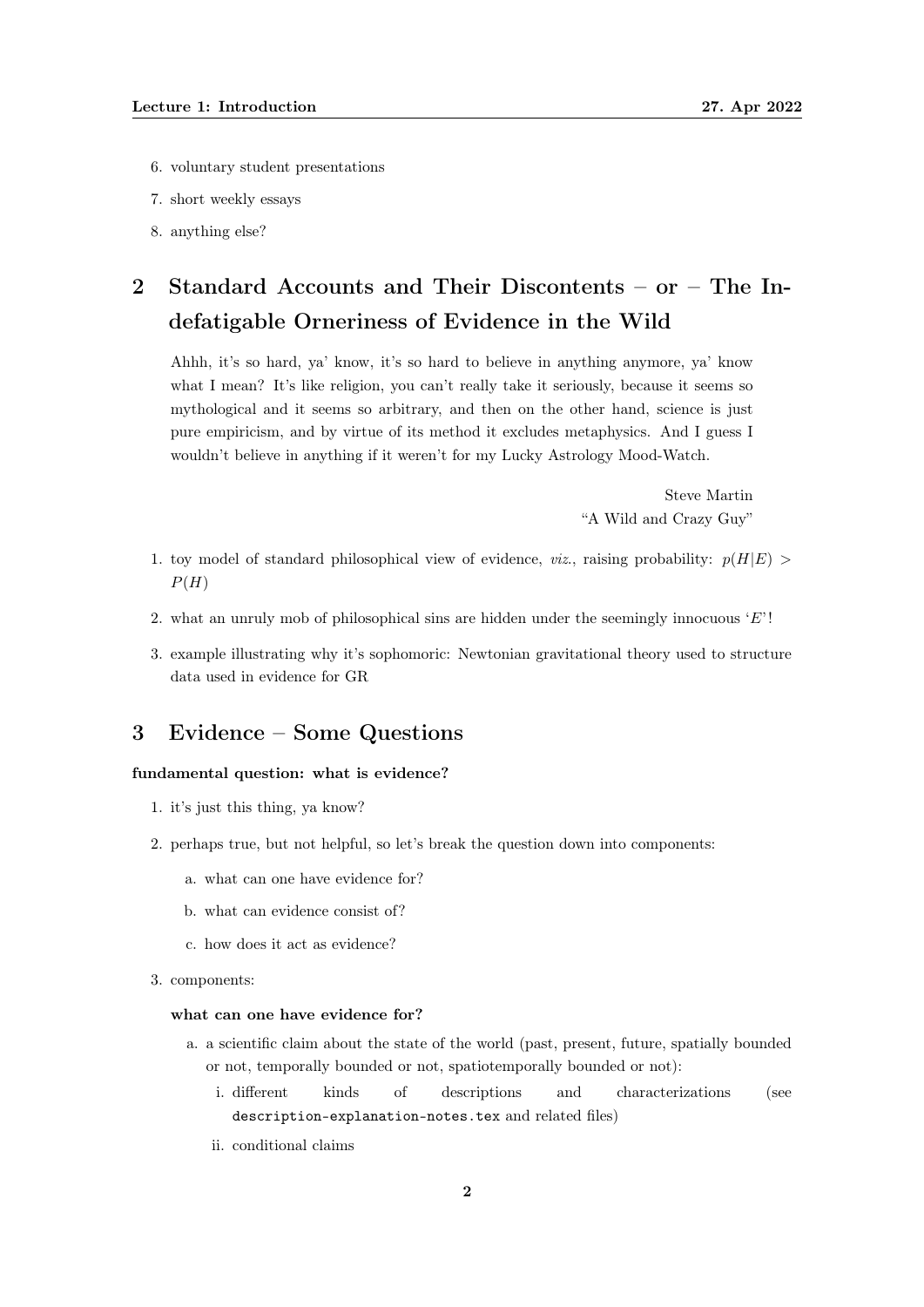- iii. existential claims
- iv. contextually universal claims
- b. a scientific claim about the modal structure of the world (no adherence to realism of any kind required to make and understand this claim)
	- i. conditional and counterfactual claims (IVPs, e.g.)
	- ii. dispositional claims
	- iii. universal claims
	- iv. causal claims
	- v. claims of possibility and necessity
	- vi. claims of probability
	- vii. frameworks, theories
	- viii. global and architectonic structures  $(e.g.,)$  spacetime structure à la Stein [1967\)](#page-9-0)
- c. a scientific claim about the reliability of a methodology or contraption of any relevant kind (instruments, experimental arrangments and procedures, forms of theoretical argument, and so on)
- d. more generally speaking, therefore, the "hypothesis" for which one can have evidence may be a claim about the world, or a claim about our methods for investigating and studying the world  $(e.g.,$  about their fruitfulness)
- e. such includes: frameworks (Newtonian mechanics,  $e.g.$ ); theories; "truer method[s] of philosophy" (Newton [1726,](#page-8-3) preface to 1st edition); etc.

#### what can evidence consist of?

- a. not all substantiated scientific claims can serve as evidence for anything else:
	- i. Smeenk's examples of cosmology in the 1930s—figure out exactly what it was, go back and watch the video of the talk and the Q&A
	- ii. sometimes, we are not in a position to use a warranted claim as evidence, because we do not know or understand enough to make use of it—conservation of momentum was not used as evidence for anything else for a *very* long time, I suspect until the 1920s-1930s in particle physics, e.g., the argument for the existence of neutrinos (see email I sent to Hans about this)
	- iii. are facts evidence? claims? propositions? observations? structured data?

#### how does it act as evidence?

- a. what can evidence do? confirm, corroborate, test, explain, yield understanding, suggest new avenues of research. . .
- b. one may be tempted to say that all the possibilities mooted are only instances of confirmation (we confirm,  $e.g.,$  that the clarified concept is the correct one, or something like that); but that would be to efface the importance differences among the different activities evidence engages in, to the detriment of philosophical understanding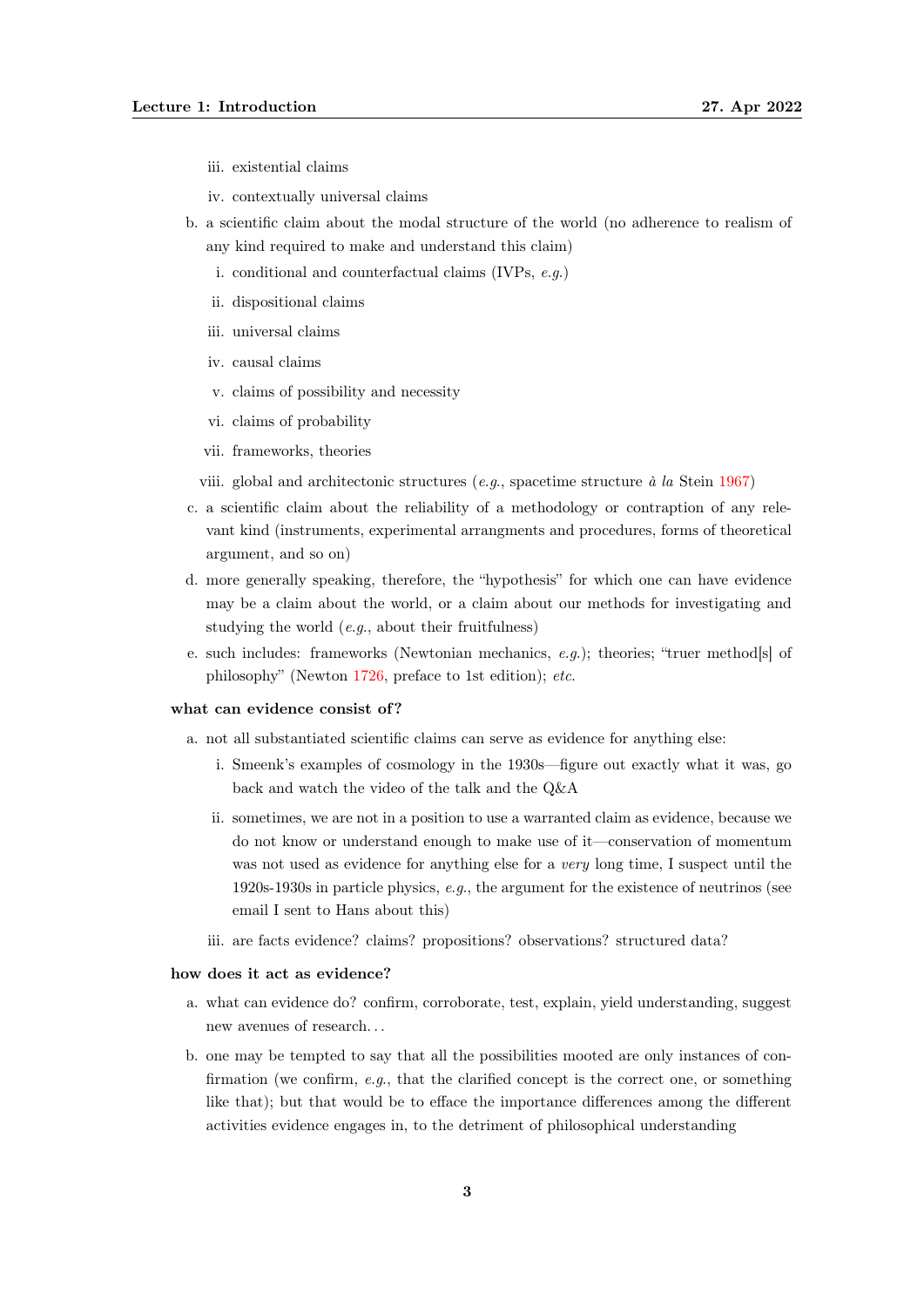- c. more schematically, I conjecture that it often acts in the following way: it serves, in a particular investigative context, as an essential conjunct [\*\*\* what is Peirce's word for this? \*\*\*], unique up to argumentative equivalence, in a sound argument supporting what it purports to be evidence in favor of
- d. break this up:
	- i. "essential": not logically necessary, since the argument may not even be such as to lend itself to formalization in a system that a formally minded philosopher would countenance; rather, the argument could not go through without it
	- ii. "argumentative equivalence": any other potential piece of evidence that can be used in an argument of the same type, using the same [\*\*\* most of the same, basically the same,  $\dots$  \*\*\* other conjuncts [\*\*\* Peirce's word \*\*\*], for the same conclusion, all such that one of the arguments would fail if and only if the other would (a trivial case: whether one experimentally measures 49% or 51% for the frequency of an outcome theoretically predicted to be  $50\%$ , with a margin of error of  $2\%$ )
	- iii. "sound": relative to investigative context
	- iv. "supporting": conducing to conditional assertability, conditional acceptance, not necessarily belief
	- v. general notes: necessary involvement of theory in bringing evidence to bear, often in the person of, or at least grounded in, schematizing the observer; no necessary danger of theory-ladenness in any pernicious sense
- e. I do not claim that every instance of what could reasonably be called 'evidence' in every case of a human activity that could reasonably be called 'scientific' must conform even loosely to this schematic characterization; I do claim that: the schematic characterization captures much if not most of what is commonly agreed to be evidence in physics; it likely does so in many if not most other sciences; and, most important, it gives us insight into how scientific reasoning works, why scientific reasoning works, and the structure of scientific knowledge
- f. here is a funny kind of example that may not conform to this schema: Röntgen notices that crystals in a darkened room near gas discharge tubes begin to glow green—what was this evidence for, and how could it possibly be evidence of anything? Was it evidence? It surely seems to be in some sense—evidence that something unknown is in operation that needs further investigation
- 4. some consequences:
	- a. the communal character of scientific knowledge and reasoning; think of Popper's marvelous remark Popper [\(1959,](#page-9-1) part ii, ch. 5) to the effect that an observation sentence is not an autobiographical report, but a conventional statement of socially accepted scientific fact
	- b. there are similar facts about theoretical reasoning one must attend to
	- c. think about how cryptic and obtuse Heisenberg's original 1925 arguments were, but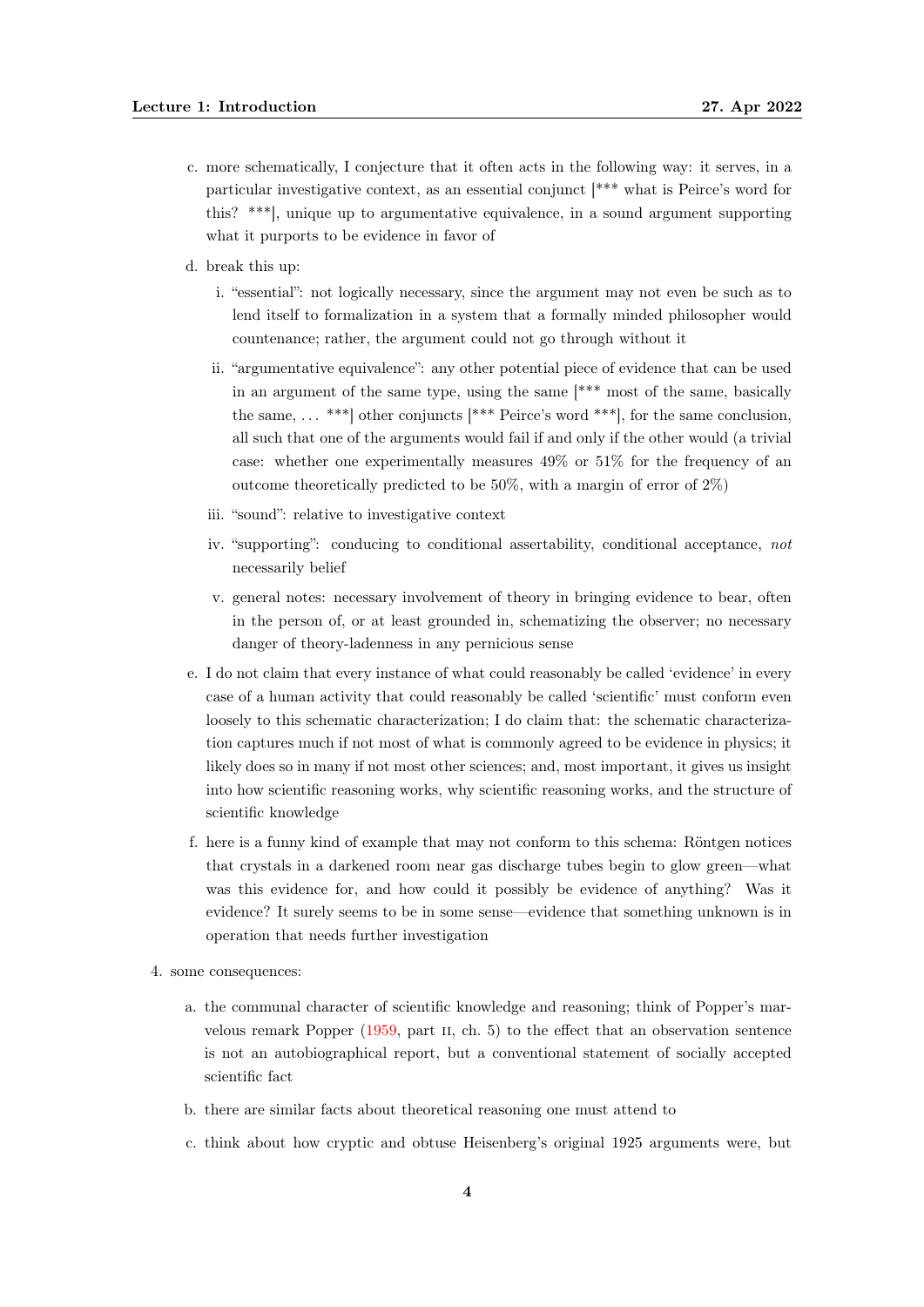they were "accepted" in the sense as to spur others to recapitulate their essence in more perspicuous, more fruitful, more general ways, to use them as springboards for new directions of research, etc.

# <span id="page-4-0"></span>4 Theory and Experiment As Part of Evidence (Or: What Allows Something to Act as Evidence)

1. The following discussion is supposed to show how purely theoretical components (the calculations of the perturbative effects of the other planets and of the shape of the Sun) often (always?) play a role in the constuction of evidence, and also how, at the same time, theoretical components enter the construction of the "measured" or "experimental" or "observational" components (in this case, the reliance on the hypothesis of stability and regularity to justify the averaging and extrapolating calculations performed to derive the precession per century which is obviously something one cannot observe by simple telescope and stop-watch alone). And also how complex all those relationships can be, both in their own mixture of observation, model and calculation, and also using a theory one believes to be false to construct evidence for one that one hopes is better.

Formal accounts can't account for the complexity of the confirmational relations among theories: we actually use Newtonian gravitational theory to construct a lot of the evidence that we use to measure the goodness of general relativity (precession of Mercury's perihelion: the calculation of its actual value uses Newtonian gravitational theory, one then argues that Newtonian gravitational theory can't account for it, but general relativity can; calculation and use of flattening of the velocity curves for spiral galaxies has a similar structure). The precession example is instructive: the calculation of Mercury's total precession is monstrously complex, involving perturbative contributions from the effects on Mercury's orbit of Jupiter and the other planets, the oblateness of the sun, and so on, and we then subtract all that from the precession calculated from observational measurements; all that, however, calculations of perturbative effects and the calculated precession based on observations, are averaged quantities, whose suitability for use as evidence depends on our belief in the regularity and stability of the phenomena at issue; but we don't have the foggiest clue how to do or show any of that (calculations, demonstrations of regularity and stability) in even perturbative or approximative models in general relativity—the linearized Schwarzschild model we use to calculate Mercury's anomalous perihelion certainly does not suffice.

It's interesting to work through in detail how that calculation is supposed to work to provide confirmatory support for general relativity. The Sun-Mercury system is modeled as a reduced 2-body system, with no perturbative influences from anything else (including, e.g., the oblateness of the sun); Mercury's orbit is calculated, and it is shown that the orbit is not closed, but precesses; that precessions then matches what cannot be accounted for by Newtonian models and means. But the value arrived at by complex calculation based on observation is not that anomalous value, but is rather a total value, from which the "Newtonian" contribution is subtracted. But we have no idea how to recover that Newtonian contribution in general relativity. So is general relativity really "predicting Mercury's orbit"?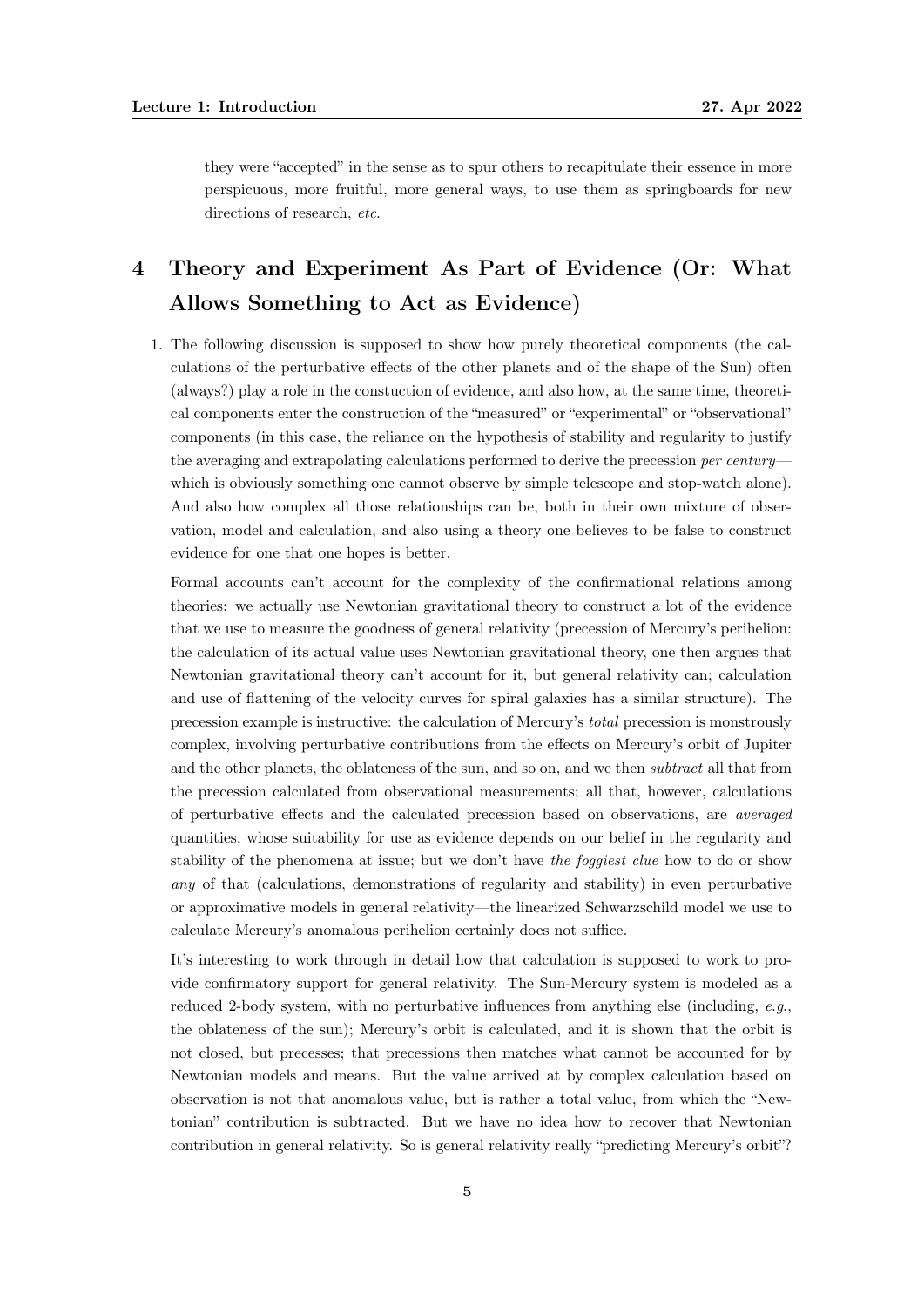No. It is returning the difference between, on the one hand, the value derived by a complex Newtonian calculation based on Newtonian models of the Solar System (including fine details of the sun's shape) and, on the other, the value derived by a complex Newtonian calculation involving observed values themselves derived by the use of Newtonian theory to model and validate the observations.

The use of, e.g., Bayesian techniques to model this  $("P(h|e)")$  obscures, indeed grievously distorts, the epistemic complexity of the situation. One may want to say, "well, it's only an idealization, used for a specific purpose, calculating a confidence value, everyone knows that a more sophisticated and complex treatment is required to address other questions, e.g., about the nature of evidence"—but no, I submit that everyone does not "know" this, because this kind of idea is never discussed in presentations and discussions formal confirmation theory. Formal confirmation theory is never presented as an "idealization", but rather only as the complete and satisfactory answer to all questions about confirmation one could have. It is, moreover—can be—only a prodigious leap of faith to conclude that the Bayesian analysis (e.g.) works even to address only "narrow questions of confirmatory support", for once one realizes how complex the evidential relationships really are, it becomes evident that one must argue that "narrow questions of confirmatory support" really are so narrow as to be adequately represented and answered by such childishly simple and naive expressions as " $P(h|e)$ ".

2. Peirce [\(1992,](#page-8-4) p. 185):

We may, however, and do desire to find formulas expressing the relations of physical phenomena which shall contain no more arbitrary numbers than changes in the scales of measurement might require. ¶ When a formula of this kind is discovered, it is no longer called an empirical formula, but a law of Nature; and is sooner or later made the basis of an hypothesis which is to explain it. These simple formulæ are not usually, if ever, exactly true, but they are none the less important for that; and the great triumph of the hypothesis comes when it explains not only the formula, but also the deviations from the formula.

See (Harper [2011;](#page-8-5) Smith [2014\)](#page-9-2) on theory-mediated measurements and the process of iterated approximations in Newton. This is why abduction, for Peirce, is not simply the fallacy of "affirming the consequence", and why, contra people like Hartmann, it does not suffice to give a probabilistic  $(e.g., Bayesian)$  account of abduction, for the warrant of the abduction comes not from the logical form used to "derive" it, but from the process of testing it, because that process itself derives from the logical form of the abduction—the abduction itself, the representation of it, shows one what constitutes epistemically severe tests of the abducted proposition, and that includes perhaps most importantly of all explaining the deviations of deduced predictions from the formula. One needs an abduction already in place in order to decide whether an observed deviation of an experiment from a deduced prediction ought to count as a refutation of the formula (hypothesis) at issue. This explains the opaque remark earlier in the paper (Peirce [1992,](#page-8-4) pp. 191–192):

But, after all, there is an immense difference between the relation of Baroco and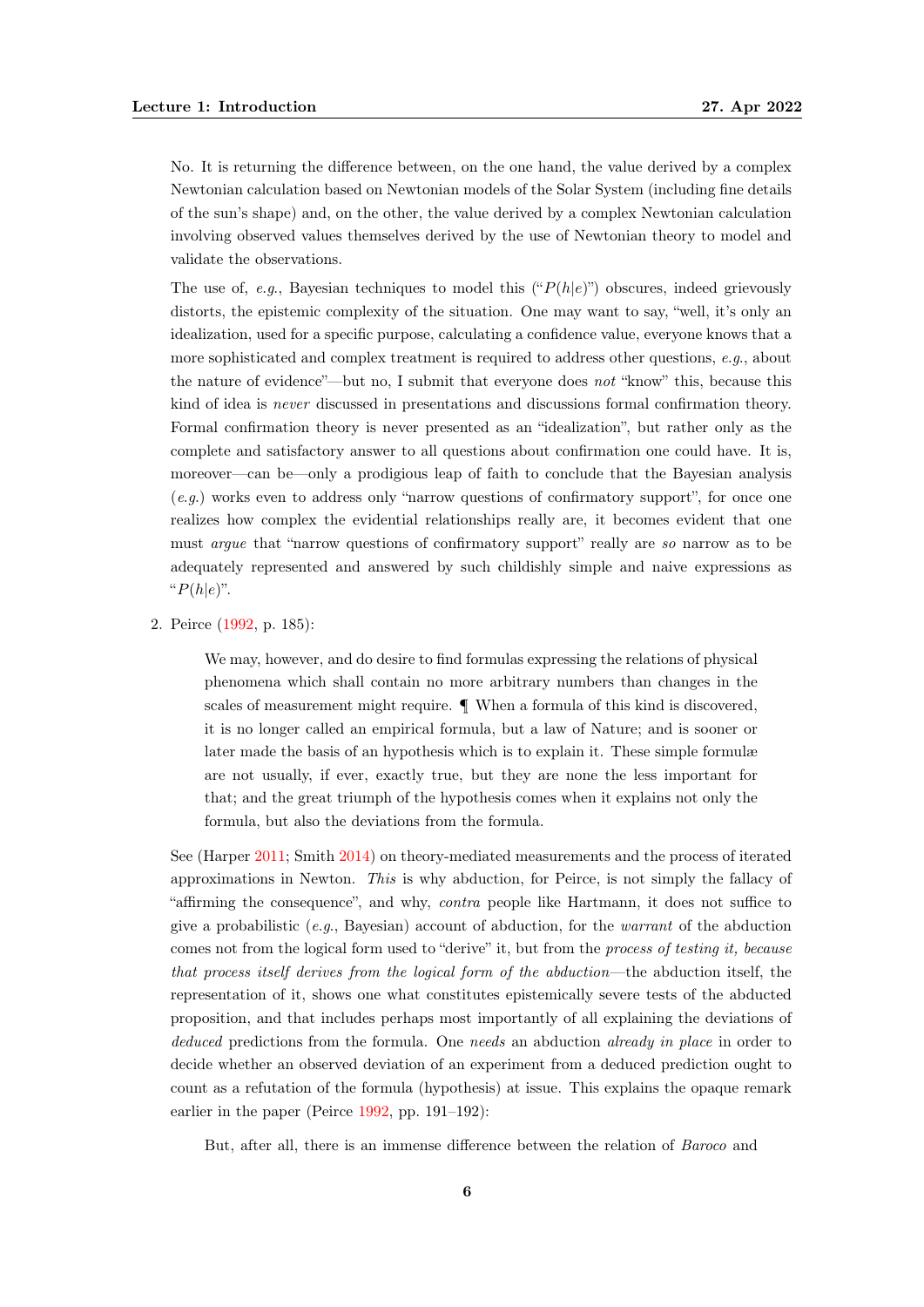Bocardo to Barbara and that of Induction and Hypothesis to Deduction. Baroco and Bocardo are based upon the fact that if the truth of a conclusion necessarily follows from the truth of a premise, then the falsity of the premise follows from the falsity of the conclusion. This is always true. It is different when the inference is only probable. It by no means follows that, because the truth of a certain premise would render the truth of a conclusion probable, therefore the falsity of the conclusion renders the falsity of the premise probable. At least, this is only true, as we have seen in a former paper, when the word probable is used in one sense in the antecedent and in another in the consequent.

This is why abduction provides the grounds for the possibility of a rational procedure of belief fixation: without it, the verification of predictions cannot provide epistemic warrant for the hypotheses from which the predictions were deduced. In other words, abduction is what allows potential evidence to serve in fact as actual evidence.

3. One might think that the empirical predictions of a theory are always inferred indexically, relative to some (class of) target system(s), because a theory never makes "direct contact" with experimental data, but rather only "models" constructed from the theory (Morgan and Morrison [1999;](#page-8-6) Giere, R. N., 1988, Explaining science: A cognitive approach, University of Chicago Press, Chicago; Frigg and Hartmann, "Models in Science", SEP; also of possible relevance is Nguyen, J. 2017, Scientific representation and theoretical equivalence, Philosophy of Science 84(5), 982–995). I doubt this all around, unless "some (class of) target system(s)" is construed so broadly as to make it vacuous. Think of general propositions about "generic systems" treated by a theory, e.g. energy conservation for conservative forces in Newtonian mechanics. Also, think of my schematic models (previously called 'principle models'), which have no well defined target class of systems.

### <span id="page-6-0"></span>5 Theory as Evidence

- 1. is the equilibrating of a hot cup of tea with the air in my living room evidence for anything in thermodynamics (e.g., the Minus-First Law)? I think not. At this point, thermodynamics is so deeply entrenched that it is much more likely that the theory of equilibration would be used as evidence for the tea's behavior than vice-versa.
- 2. Katie says (abstract to her BSPS talk "Reduction, Abstraction and Approximation"):

In contrast, in the case of vertical reduction, the two theories describe different subject matters  $-$  it is not the case that one theory is more accurate than the other, since each theory answers different questions. In particular, the higher-level theory abstracts away from details described by the lower-level theory.

I cannot agree. Often, the only evidence we have for the "lower-level" theory is provided by the higher-level one. Most evidence we have that statistical mechanics adequately applies to any given kind of physical system,  $e,q$ , is itself thermodynamical in character (in the sense that one must use thermodynamics both to formulate claims about it and to corroborate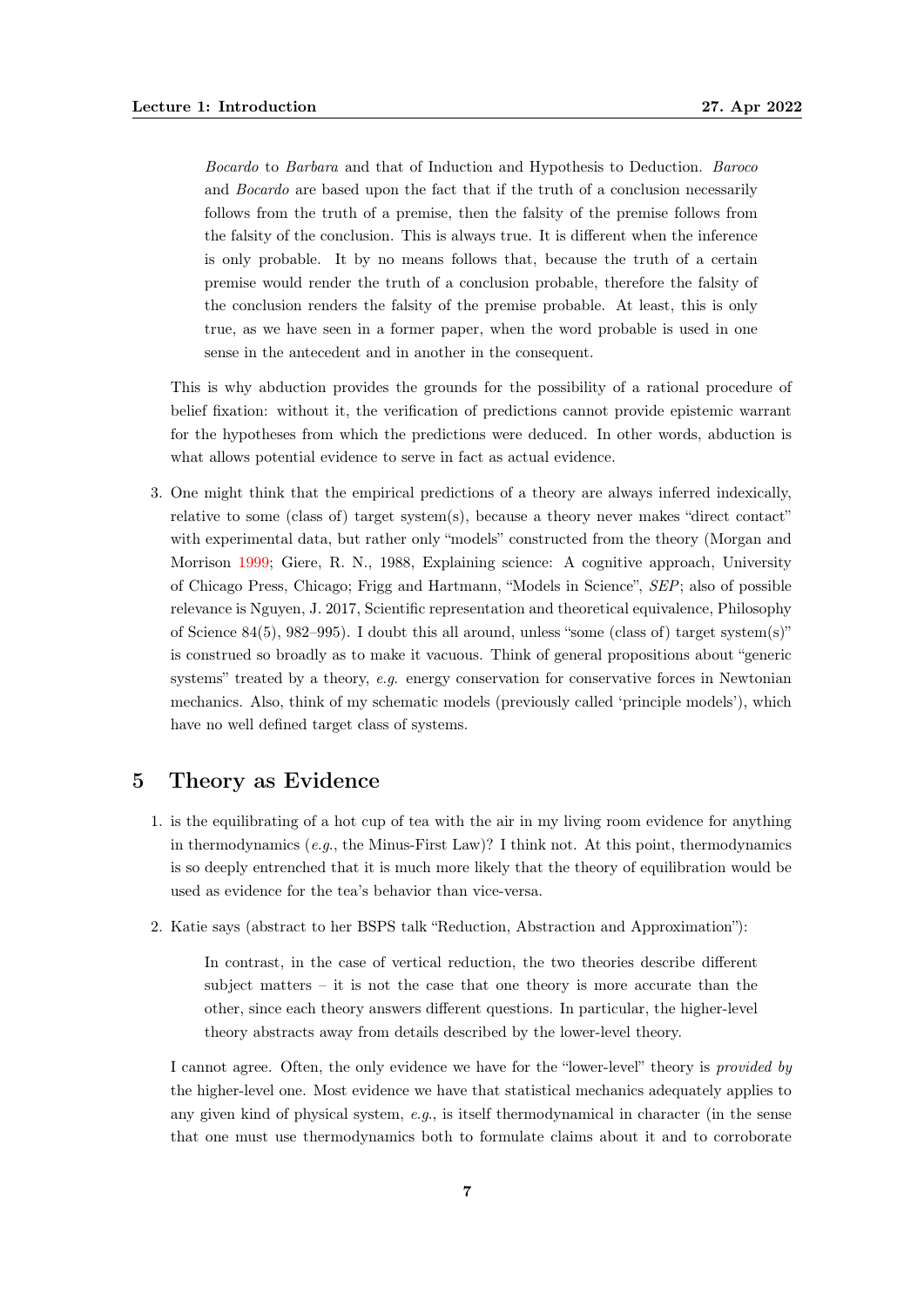it experimentally), so they had better be "answering the same questions", at least in these cases.

### <span id="page-7-0"></span>6 The Role of the Investigator

Can a fact can have evidential value solely in virtue of "objective" relations it stands in to the relevant theory? (Whether it can be "derived as a prediction" from the theory, and so on.) Or does the activity of an actual epistemic agent sometimes, or always, play a role? What about the general epistemic state of the community?

- 1. Sometimes it seems as though an observed fact must stand in a particular relation to the past actions of a particular investigator for it to have evidential value. Example: Laura opined that I regularly feel crappy on Wednesdays, because Tuesdays are always long and hard days for me (preparing lecture, giving lecture, meetings, etc.); I awoke this Wednesday morning and, feeling crappy, remembered that; because I did not predict I would feel crappy, it can't count as evidence in favor of Laura's hypothesis, because of the possibility of observational bias (I take note of how I feel on Wednesdays only when I feel crappy, which, in fact, is not often). How can a relation to a particular action by a particular epistemic agent transform a fact into evidence, or preclude it from counting as such?
- 2. Often, if not always, the general state of the entire epistemic community also bears on whether a fact can count as evidence. What good standards of argumentation with regard to a particular theory, for example, constrains what can legitimately be thought of as a "prediction" of the theory, and that can change over time.

### <span id="page-7-1"></span>7 Approximation, Error and Tolerance

1. The identification of solutions with evidentiary data—I think essentially always—comes down in the end to the brute comparison, one by one, of the values of theoretically calculated quantities on the one side with the values of the analogues of those quantities in the structured data on the other, with the choice being made each time whether the values are close enough, given one's understanding of the errors and imprecisions in measurement, the introduction of skew in statistical reconstruction, one's pragmatically chosen error tolerance, and other such factors.<sup>[1](#page-7-3)</sup>

### <span id="page-7-2"></span>8 The Evolution of Evidence

What once needed evidence now stands as evidence for other claims. This sometimes happens when what once had been taken as kinematic is now understood as dynamic  $(e.g.,$  understanding a kinematical constant such as shear viscosity in Navier-Stokes theory as a manifestation of the underlying molecular micro-dynamics)—such a shift in understanding requires, marks, in part

<span id="page-7-3"></span><sup>1. [\*\*\*</sup> cite Fillion on "standards of accuracy" (e.g., backward-error analysis versus perturbative), needed over and above norm and threshold, to determine whether inexactitude of solution is acceptable, how subtle and complex this issue is; he explained it in talk given at EPSA 2019 Geneva \*\*\*].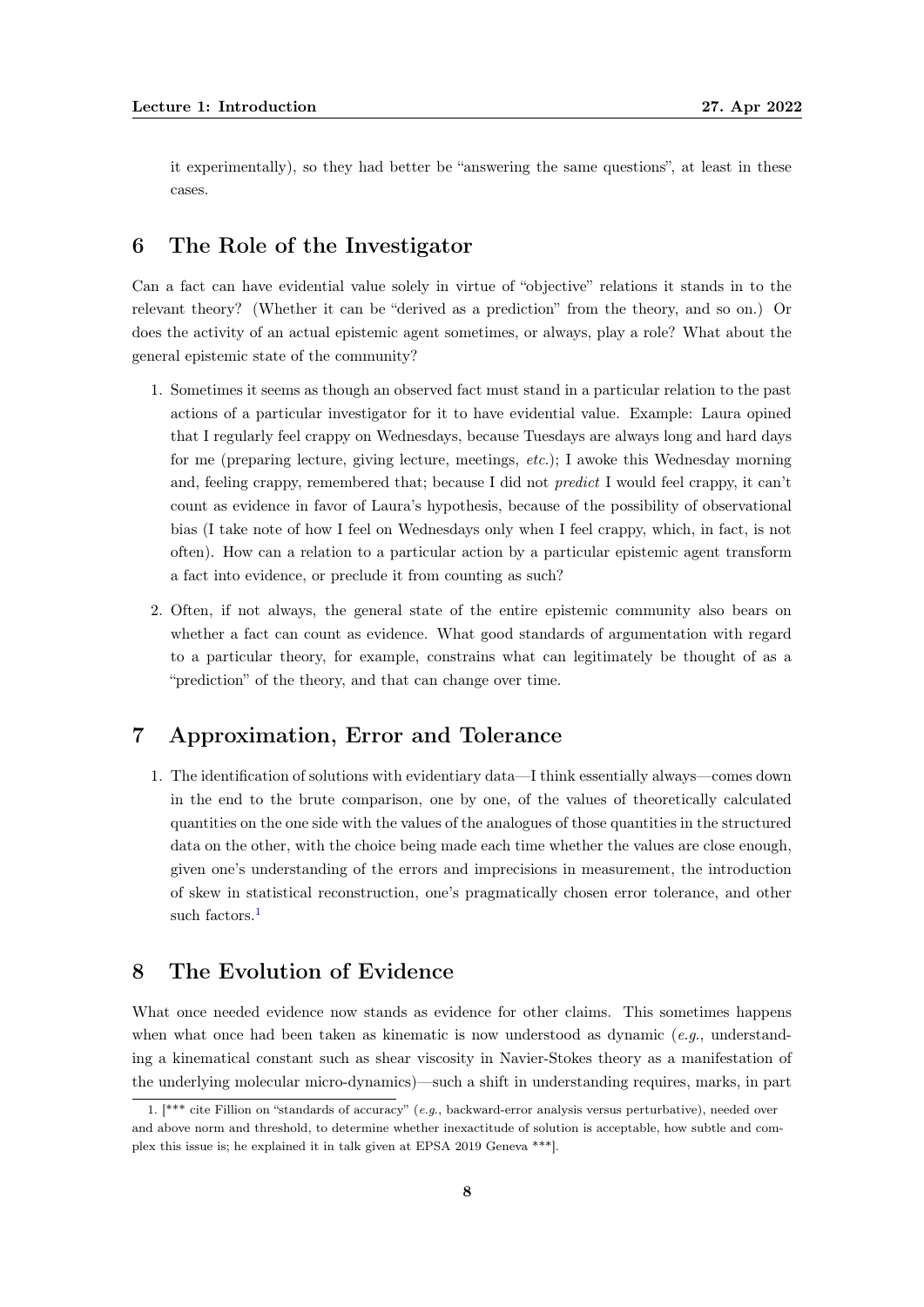constitutes one kind of maturity of the treatment of the relevant phenomena by theory and experimentation in tandem. The science has become, to use a term much en vogue, a data-driven science. The data it collects once stood in need of powerful evidence for its credibility; its collection now is a matter of course and provides credibility both for refinements of existing models for some class of phenomena (such as deeper and more extensive articulation of systematic regularities and dependencies) and for extension of experimental reach to new classes of phenomena.

### <span id="page-8-0"></span>9 Interpreting Evidence

See

1. Loeb, "Good data are not enough", Nature, Desktop/phil/sci-evid-meth/loeb-good-data-not-enough.pdf

### <span id="page-8-1"></span>10 Misleading Evidence

on the view that self-locating evidence is required for "distinguishing different large-population hypotheses" (Dorr and Arntzenius, "Self-locating Priors and Cosmological Measures"): seems to rule out the possibility that we could ever discover that "unlikely" hypotheses are actually true (when they are true)—think of the case in which the Born Rule works for everything except that every time we send a silver atom through a Stern-Gerlach device, it comes out spin-up. Smeenk: "Bayesianism does not (and should not be expected to!) guarantee that agents boost credence in true theory in all possible worlds." Yes, absolutely, but—I want to say: we should still believe in quantum theory, but we would just stop using silver atoms for Stern-Gerlach experiments. The systematicity and specificity of the failure is evidence here. (Need to define "systematicity" and "specificity" here.)

### <span id="page-8-2"></span>References

- <span id="page-8-5"></span>Harper, William L. 2011. Isaac Newton's Scientific Method: Turning Data into Evidence about Gravity and Cosmology. Oxford: Oxford University Press. [https://doi.org/10.1093/acprof:](https://doi.org/10.1093/acprof:oso/9780199570409.001.0001) [oso/9780199570409.001.0001.](https://doi.org/10.1093/acprof:oso/9780199570409.001.0001)
- <span id="page-8-6"></span>Morgan, M., and M. Morrison, editors. 1999. Models as Mediators: Perspectives on Natural and Social Science. Ideas in Context 52. Cambridge: Cambridge University Press.
- <span id="page-8-3"></span>Newton, Isaac. 1726. Philosophiæ Naturalis Principia Mathematica. Third. Volume i. The translation by A. Motte of the third edition (1726), originally produced in 1729, revised by F. Cajori and published in 1934. The first edition of the Principia was published in 1686, the second in 1713. Berkeley, CA: University of California Press.
- <span id="page-8-7"></span>Peirce, C. S. 1878. "Deduction, Induction, and Hypothesis". Popular Science Monthly 13:470–482.
- <span id="page-8-4"></span>Peirce, Charles Sanders. 1992. "Deduction, Induction, and Hypothesis". Chapter 12 in The Essential Peirce: Selected Philosophical Writings, edited by N. Houser and C. Kloesel, volume 1 (1867– 1893), 186–199. Bloomington, IN: Indiana University Press. Originally published as Peirce [\(1878\)](#page-8-7).